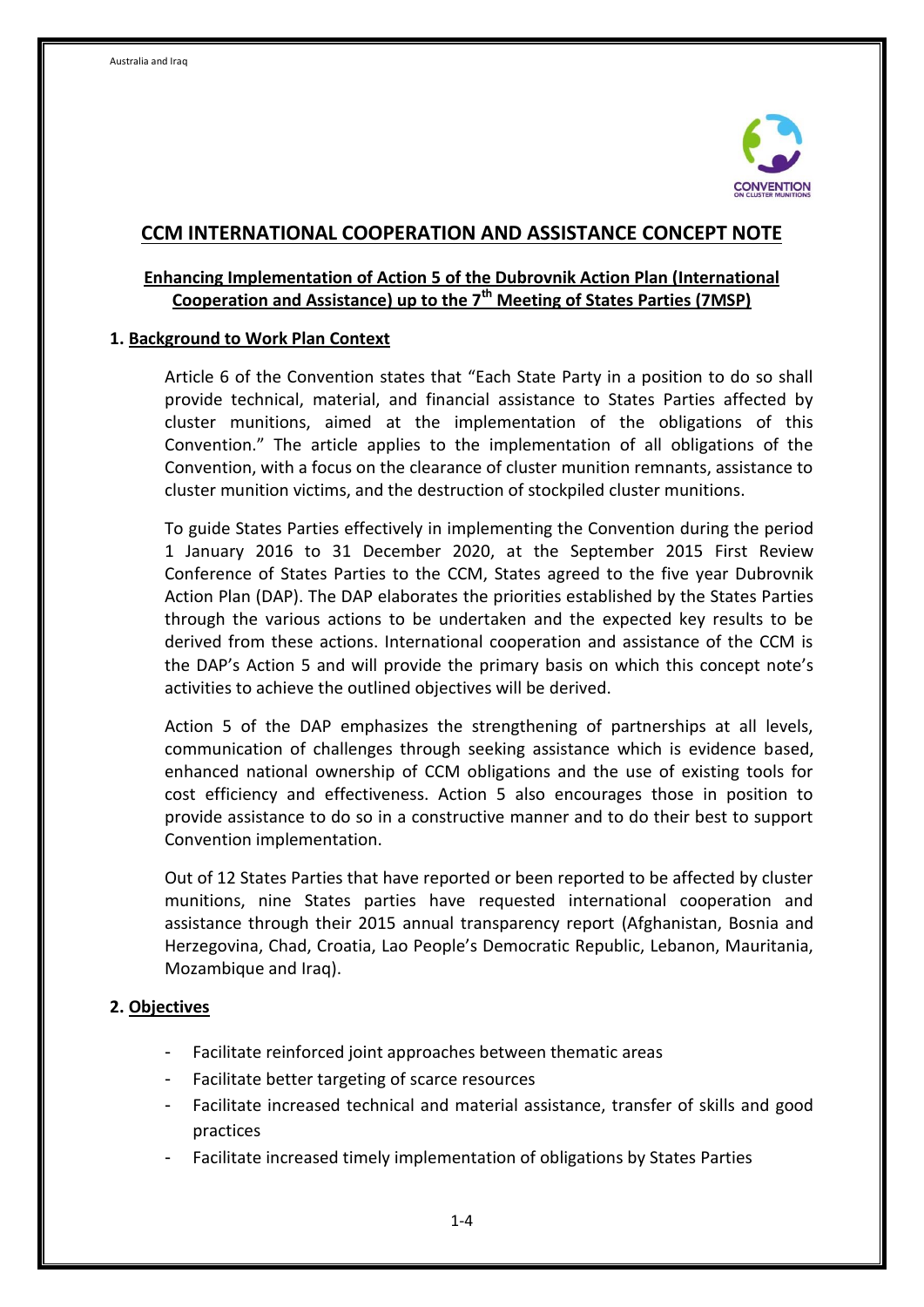## **3. Activities**

- 1. Australia and Iraq will work together with our fellow Coordinators on the Committee to identify priority areas and target States for cooperation and assistance, and possible joint activities, including side events directly engaging affected and donor states to enable exchanges of information on needs and priorities, established practices and expertise, in order to facilitate the implementation of our assignment as Coordinators for the CCM.
- 2. Australia and Iraq will meet regularly with the ISU to seek its perspectives and advice on possible priorities in the area of cooperation and assistance in 2016-17.
- 3. In April 2016 Austria and Iraq, in performing to our mandate on matters pertaining to International Cooperation and Assistance, sent 17 letters to traditional donor States and organizations requesting them to provide information on their priorities so as to enhance partnerships between States parties in need of assistance and those States in a position to provide the required assistance. Unfortunately we did not receive any response. Australia and Iraq will reactivate this initiative, and work together to secure greater engagement of States Parties on this issue.
- 4. Australia and Iraq will work with Reporting Committee to encourage states parties to enhance the quality of information in their article 7 reports. As Coordinators, we will highlight the importance of transparency reporting as it is one of the fundamental tools available to the CCM community to identify implementation challenges and needs, and support affected States Parties requesting assistance through their Article 7 reports to implement their obligations by linking or relaying specific requests to traditional donors and organizations with relevant expertise.
- 5. Australia and Iraq will continue working with the Coordinators on Victim Assistance to finalize the Guidance on an Integrated Approach to Victim Assistance and launch this Guidance in a side-event in the margins of the  $15<sup>th</sup>$  MSP of the Antipersonnel Mine Ban Convention to be held in Chile from 28 of November to 1 December 2016, and will work to have the final Guidance included as a document of 7th MSP.
- 6. Australia and Iraq will identify and involve key partners (civil society, international organizations, operators etc.) with specific expertise to support target States Parties and relevant thematic areas through workshops, field visits/assessments, trainings, making of new tools etc.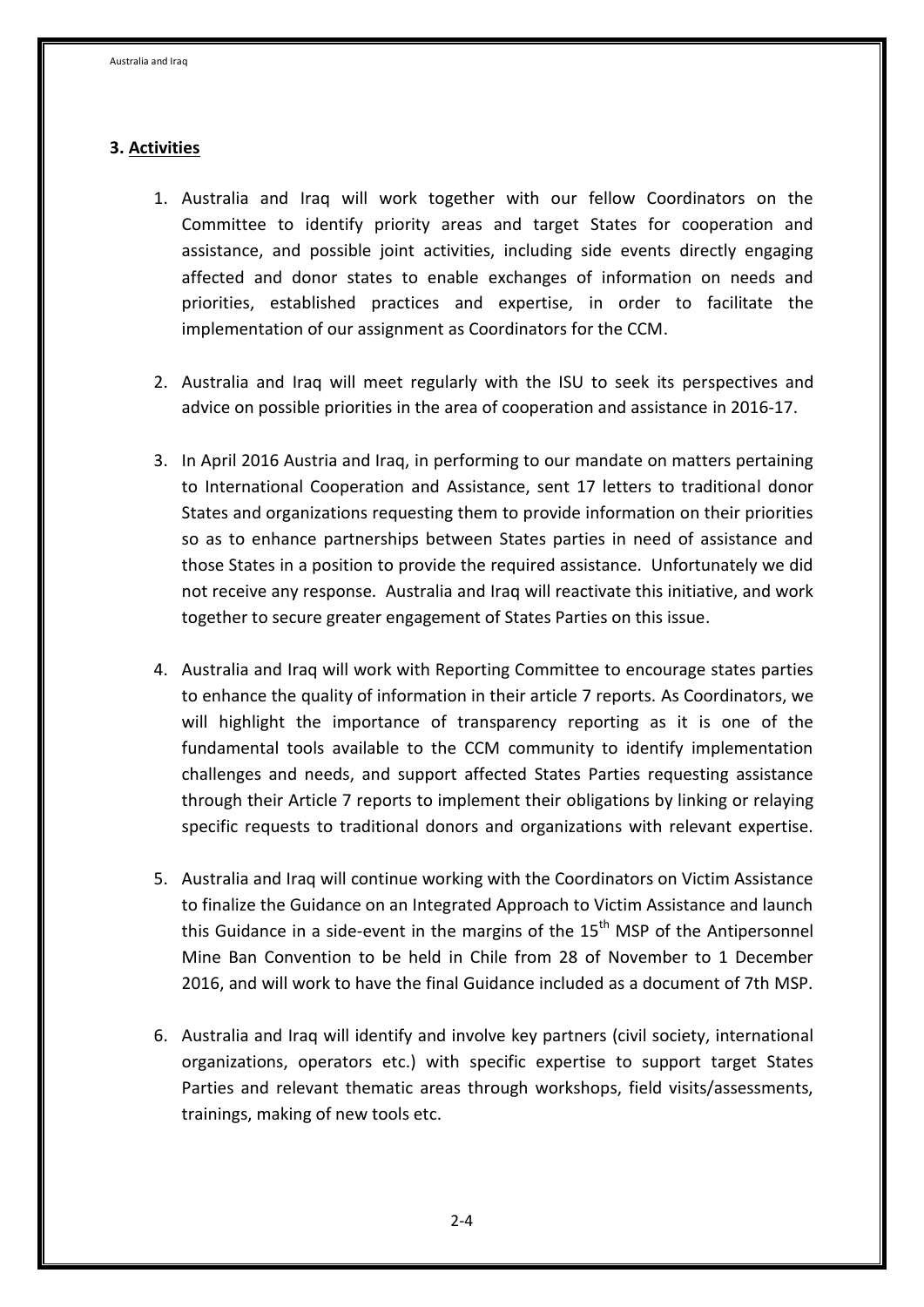7. Use social media platforms, including the Convention's website, to promote good practices with regards to international cooperation and assistance and timely implementation of obligations.

## **4. Expected Outputs (by 7MSP)**

- At least 5 identified States Parties seeking assistance have received or are in the process of receiving the requested support
- At least 4 States Parties provide evidence-based needs requests
- At least 2 States Parties exchange information on good and cost effective clearance, stockpile destruction or integrated victim assistance practices
- At least 5 States Parties with the capacity to do so respond constructively to requests for assistance
- At least 1 State Party reports to have the necessary resources to fulfil its obligations under the Convention ahead of its deadline to exhibit ownership

### **5. Estimated Budget**

Limited costs, depending on the strategy adopted.

### **6. Strategy Implementers**

- Iraq Coordinator on International cooperation and assistance
- Australia Coordinator on International cooperation and assistance
- CCM Implementation Support Unit

### **7. Potential Implementing Partners**

- Thematic Coordinators
- States Parties and signatory States that have fulfilled obligations under any of the key CCM including Articles 3, 4, 5, 7 and 9
- Donor States
- International NGOs / operators
- Aid agencies
- Civil society